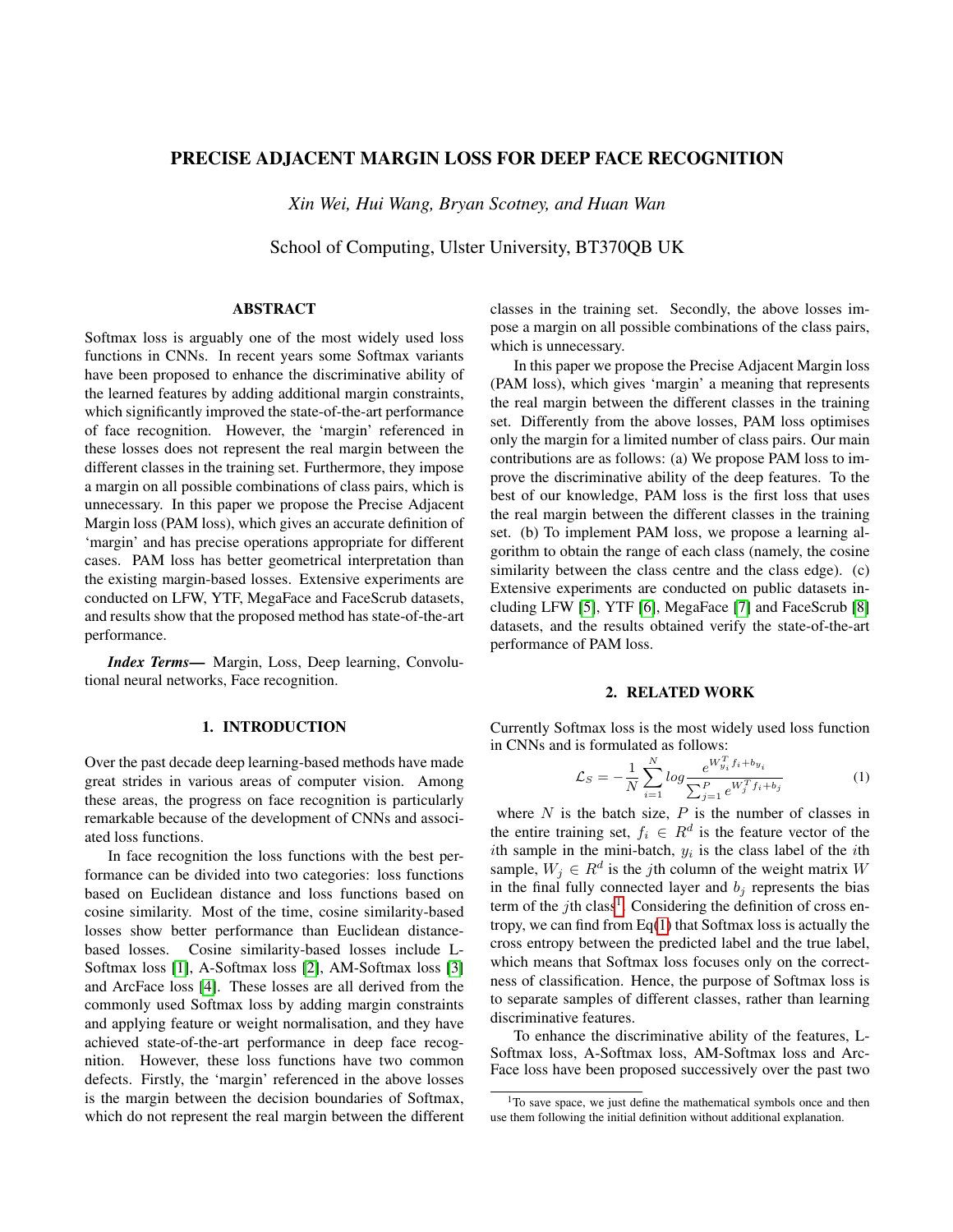years. Eq.[\(2\)](#page-1-0) and Eq.[\(3\)](#page-1-1) show the formulation of L-Softmax loss and A-Softmax loss, respectively:

<span id="page-1-0"></span>
$$
\mathcal{L}_L = -\frac{1}{N} \sum_{i=1}^N \log \frac{e^{\|W_{y_i}\| \|f_i\| \psi(\theta_{y_i})}}{e^{\|W_{y_i}\| \|f_i\| \psi(\theta_{y_i})} + \sum_{j=1, j \neq y_i}^P e^{\|W_j\| \|f_i\| \psi(\theta_j)}} \tag{2}
$$
\n
$$
\mathcal{L}_A = -\frac{1}{N} \sum_{i=1}^N \log \frac{e^{\|f_i\| \psi(\theta_{y_i})}}{e^{\|f_i\| \psi(\theta_{y_i})} + \sum_{j=1, j \neq y_i}^P e^{\|f_i\| \psi(\theta_j)}} \tag{3}
$$

<span id="page-1-1"></span>where  $\psi(\theta_{y_i})$  equals  $(-1)^k cos(m\theta_{y_i})-2k, \theta_{y_i} \in (\frac{k\pi}{m}, \frac{(k+1)\pi}{m}),$  $k \in (0, m - 1)$ , and m is the size of margin. Here  $m \ge 1$ , which is used to adjust the target angular margin. Based on the original Softmax loss in Eq.[\(1\)](#page-0-1), L-Softmax loss and A-Softmax loss modify the FC layer formulation from  $W_{y_i}^T f_i + b_{y_i}$  to  $||W_{y_i}|| ||f_i|| cos \theta_{y_i}$  by setting the bias  $b_{y_i}$  to 0. As a result, the distance measurement is transferred from the Euclidean distance to the cosine similarity. Differently from L-Softmax loss, L2 weight normalisation is applied in A-Softmax loss by setting  $||W_{y_i}|| = 1$ . Since m is introduced as a multiplier on  $\theta_{y_i}$ , the corresponding margin is called multiplicative angular margin.

On the basis of A-Softmax, AM-Softmax adopts L2 feature normalisation and replaces  $\psi(\theta_{y_i})$  with  $cos(\theta_{y_i}) - m$ , where  $m$  is called additive cosine margin:

$$
\mathcal{L}_{AM} = -\frac{1}{N} \sum_{i=1}^{N} \log \frac{e^{s(\cos(\theta_{y_i}) - m)}}{e^{s(\cos(\theta_{y_i}) - m)} + \sum_{j=1, j \neq y_i}^{P} e^{s\cos(\theta_j)}}.
$$
 (4)

 $||f_i||$  is set by L2 normalisation and is re-scaled to s. After AM-Softmax, Deng et al. [\[4\]](#page-4-3) proposed ArcFace loss, which further updates  $cos(\theta_{y_i}) - m$  by  $cos(\theta_{y_i} + m)$ . Even though ArcFace still uses the additive margin, it has better geometric meaning as m corresponds directly to the angle of the margin.

## 3. THE PROPOSED PAM LOSS

Fig. [1](#page-2-0) provides a 2D visualisation of the aforementioned loss functions in the case of two classes. The blue and green areas represent the target areas of the two classes, respectively. From the formulation of Softmax loss and the aforementioned variants (including L-Softmax, A-Softmax, AM-Softmax and ArcFace), it can be inferred that the target area is determined by  $W_i$  in Softmax loss and by  $W_i$  and m in the variants. The geometrical interpretation of Softmax loss is shown in Fig. [1\(](#page-2-0)a), where  $W_1^T d_0 = W_2^T d_0$ . Therefore, class 1 and class 2 share the same decision boundary  $d_0$  and there is no margin between the target areas of class 1 and class 2. Fig. [1\(](#page-2-0)b) illustrates the case of the variants based on Softmax and margin constraint.  $d_1$  and  $d_2$  are the corresponding decision boundaries of class 1 and class 2 and there is a margin between the target area of the two classes. The size of the margin is determined by m. For example, if the variant is AM-Softmax,  $W_1^T d_1 - m = W_2^T d_1$  and  $W_2^T d_2 - m = W_1^T d_2$ . If the variant is ArcFace loss,  $||W_1|| ||d_1|| cos(\theta_1 + m) = ||W_2|| ||d_1|| cos \theta_2$ . Since  $||W_1|| = ||d_1|| = 1$ ,  $cos(\theta_1 + m) = cos\theta_2$  and  $m =$  $\theta_2 - \theta_1$ , which is the angle of the margin.

However, the target area of a class is not its real area. Its real area of a class is determined by the samples of the class in the training set. Ideally, the real area is expected to converge to the target area. However, during training, the real area could be smaller or larger than the target area or even has no overlap with the target area; the latter is common at the early stage of training. A simple example is shown in Fig. [1\(](#page-2-0)c). In the training process, the parameters in CNNs are learned by the class distribution information in the training set. In other words, the feedback from the training set guides the parameters in CNNs to update. Therefore, our approach is motivated by the view that the feedback information should be as precise as possible and so we try to introduce the real margin into the loss function.

The aforementioned variants impose a margin on all possible combinations of the class pairs. This approach is simple and convenient but unnecessary. The original purpose of training is to separate the overlapping classes. The second purpose is to enlarge the margin between those classes which are close to each other. For those classes which are already far from each other, there is no need to optimise the parameters to separate them even farther (as they have satisfied the requirement of classification). As the expressive power of a neural network is not unlimited, optimising the parameters to satisfy the requirements for some of the classes will inevitably have an influence on the distribution of other classes.

Motivated by the considerations above, we propose the Precise Adjacent Margin loss (PAM loss). PAM loss is used along with the AM-Softmax loss (see Eq. [\(5\)](#page-1-2)) and has two versions, whose formulations are shown in Eq. [\(6\)](#page-1-3) and Eq. [\(7\)](#page-1-4), respectively.

<span id="page-1-2"></span>
$$
\mathcal{L} = \mathcal{L}_{AM} + \lambda \mathcal{L}_P \tag{5}
$$

<span id="page-1-3"></span>
$$
\mathcal{L}_{P.v1} = \frac{\sum_{Top}(S, P)}{P} \tag{6}
$$

<span id="page-1-4"></span>
$$
S = \{\varphi(\cos(\theta_{ij})) : i, j = 1, 2, 3, ..., P; i > j\}
$$

$$
\mathcal{L}_{P \cdot v2} = \frac{\sum_{i=1}^{P} \sum_{Top}(S_i, 2)}{2P}
$$

$$
S_i = \{\varphi(\cos(\theta_{ij})) : j = 1, 2, 3, ..., P\}
$$
(7)

where  $\lambda$  is the hyper-parameter for adjusting the impact of introducing the PAM loss,  $\theta_{ij}$  is the real margin angle between class  $i$  and class  $j$  as illustrated in Fig. [1\(](#page-2-0)c).  $\varphi(cos(\theta_{ij})) = cos(\theta_{ij})$  if  $\theta_{ij} > 0$ . When  $\theta_{ij} \leq 0$ ,  $\varphi(cos(\theta_{ij})) = -cos(\theta_{ij}) + 2$ , which adds more penalty to the overlapping classes and ensures the continuity of  $\varphi(cos(\theta_{ij}))$ . S and  $S_i$  are sets of values of  $\varphi(cos(\theta_{ij}))$ .  $\sum_{Top}(S, P)$  denotes the sum of the P largest elements in set  $\hat{S}$ . Both versions of PAM loss aim to optimise the margins between different classes. The ideal approach would optimise the margins of all the adjacent classes. However, it is extremely time-consuming to select out all these adjacent classes in the hypersphere. In PAM loss v1, a conservative strategy is adopted, which penalises  $P$  pairs of classes that have the largest  $\varphi(cos(\theta_{ij}))$  values. This is because the minimum number of pairs of the adjacent classes is  $P$ , which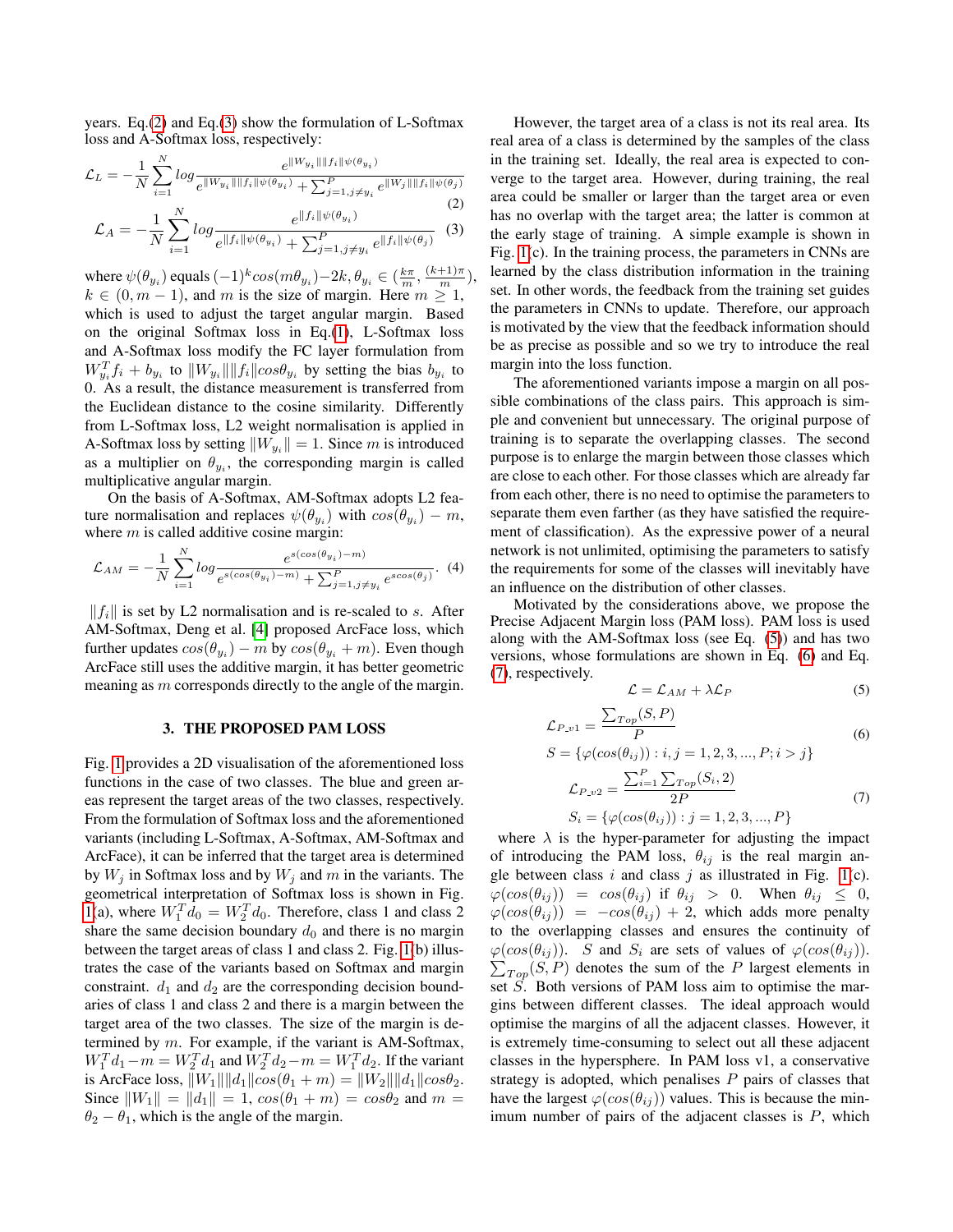

<span id="page-2-0"></span>(a) Softmax with Weight and Feature Normalisation. (b) Variants based on Softmax and Margin Constraint. (c) Interpretation of the Real Margin.

Fig. 1. Geometrical interpretation of different losses. The three sub-figures show the case of 2D feature space. The blue and green areas represent the target areas of two classes, respectively.  $W_1$  and  $W_2$  are the corresponding weights of class 1 and class 2 in the FC layer. As described in Fig. 6 of [\[9\]](#page-4-8),  $W_1$  and  $W_2$  will converge to the centres of their corresponding classes, and therefore  $W_1$  and  $W_2$  can be regarded as the approximate centres of class 1 and class 2, respectively. In (a),  $d_0$  is the decision boundary between class 1 and class 2. In (b),  $d_1$  and  $d_2$  are the corresponding decision boundaries of class 1 and class 2.

occurs when all the classes line up in a circle on the surface of the hypersphere. In PAM loss v2, we pay attention to every class. PAM loss v2 finds the nearest neighbour class of each class and penalises the margin between them.

Calculating  $cos(\theta_{ij})$  is the key aspect of implementing the PAM loss. To calculate  $cos(\theta_{ij})$ , two parts are needed: the class centre and the cosine range of the class, where the cosine range of the class means the cosine similarity between the class centre and the farthest sample of the class. As training goes on,  $W_i$  gradually converges to the centre of class  $j$  ( $j =$  $1, 2, ..., P$  [\[9\]](#page-4-8).  $W_i$  is easily obtained from the FC layer, so we use  $W_i$  as the approximation of the centre of the *j*th class. For the cosine range of class  $j$  we propose the following learning algorithm to update it recursively.  $R(j)$  is initialised to 1 and is then updated using the following iterations:

$$
R(j)^{t+1} = R(j)^{t} + \sum_{i=1}^{N} \phi(y_i, j) \cdot \Delta R_i, j = 1, 2, ..., P.
$$
 (8)

<span id="page-2-1"></span>
$$
\Delta R_i = \begin{cases}\n\cos(W_{y_i}, f_i) - R(y_i)^t, & R(y_i)^t > \cos(W_{y_i}, f_i) \\
\beta \cdot (\cos(W_{y_i}, f_i) - R(y_i)^t), & R(y_i)^t \le \cos(W_{y_i}, f_i)\n\end{cases}
$$
\n(9)

where  $\phi(y_i, j) = 1$  if  $y_i = j$ ,  $\phi(y_i, j) = 0$  if  $y_i \neq j$ ,  $\beta$ is named shrink rate which is used to adjust the shrink speed of the class range. Eq. [\(9\)](#page-2-1) contains two cases: (a) if the cosine similarity between the input sample and the corresponding class centre is less than the current recorded class range, the class range is replaced directly by their cosine similarity; (b) otherwise, the class range shrinks by the product of  $\beta$  and their cosine similarity. Case (a) keeps the range of the class up to date, but as training goes on, the real class range tends to become smaller and smaller. Therefore, case (b) is designed to help the learned class range shrink to the real value.

With the class centre and the cosine range of the class,  $cos(\theta_{ij})$  can be calculated. Let  $R(i) = cos(\theta_i)$ ,  $R(j) =$  $cos(\theta_j)$ , and  $W_i \cdot W_j = cos(\theta)$ , then  $cos(\theta_{ij}) = cos(\theta - \theta)$  $\theta_i - \tilde{\theta}_i$ ). By solving this equation, we get:

$$
cos(\theta_{ij}) = W_i W_j R(i)R(j) - W_i W_j (\sqrt{(1 - R(i)^2)(1 - R(j)^2)} + \sqrt{(1 - (W_i W_j)^2)(1 - R(i)^2)}R(j) + \sqrt{1 - (W_i W_j)^2}R(i)R(j).
$$
\n(10)

In our implementation, we do a more efficient one-time cal-

Table 1. Parameter settings for the training and the testing.

<span id="page-2-3"></span>

| <b>Parameter</b> | Value       | <b>Parameter</b>                | Value  |
|------------------|-------------|---------------------------------|--------|
| batch size       | 120         | moving average decay            | 0.9999 |
| image size       | 160*160     | AM-Softmax scalar               | 40.0   |
| epoch size:      | 1000        | AM-Softmax margin               | 0.3    |
| embedding size   | 512         | PAM loss shrink rate            | 0.01   |
| random flip      | True        | LR of epoch $0\sim 99$          | 0.05   |
| keep probability | 0.4         | LR of epoch $100 \sim 199$      | 0.005  |
| optimizer        | <b>ADAM</b> | LR of epoch $200 \sim 360$      | 0.0005 |
| weight decay     | 0.0005      | Note: LR denotes learning rate. |        |

culation to obtain all  $cos(\theta_{ij})$  values  $(i, j = 1, 2, 3, ..., P; i >$ j) by matrix manipulation between W and  $[R(1), ..., R(P)]$ , where  $W$  is the weight matrix in the final FC layer.

## 4. EXPERIMENTS

#### 4.1. Implementation Details

We implement four schemes with  $Tensorflow<sup>2</sup>$  $Tensorflow<sup>2</sup>$  $Tensorflow<sup>2</sup>$  by combining Inception-ResNet-v1 [\[10\]](#page-4-9) with different loss functions: ResNet + Softmax, ResNet + AM-Softmax, ResNet + AM-Softmax + PAM loss v1, and ResNet + AM-Softmax + PAM loss v2. For convenience, we use "Softmax", "AM-Softmax", "PAM loss v1" and "PAM loss v2" to represent these four schemes, respectively, in the experimental results.

VGGFace2 [\[11\]](#page-4-10) is used as the training set in all experiments. We removed the face images in VGGFace2 that might overlap with the benchmark testing sets to ensure the reliability of the experimental results. The resulting training set consists of 3.05 million facial images from more than 8,000 identities. For all face datasets used in our experiments, we apply MTCNN [\[12\]](#page-4-11) for face detection. If MTCNN detection fails on a training image, we just remove the image from the training set. If MTCNN fails on a testing image, we use the landmarks or the bounding boxes provided by the authorities. As the learned class range is not steady in the early stage, the hyper parameter  $\lambda$  is set to 0 in the first 275 epochs. After that, we manually optimise  $\lambda$ . Since it is not very sensitive to the performance, we just try multiple different values on each testing set and choose the value that leads to the best result.

<span id="page-2-2"></span><sup>2</sup>https://www.tensorflow.org/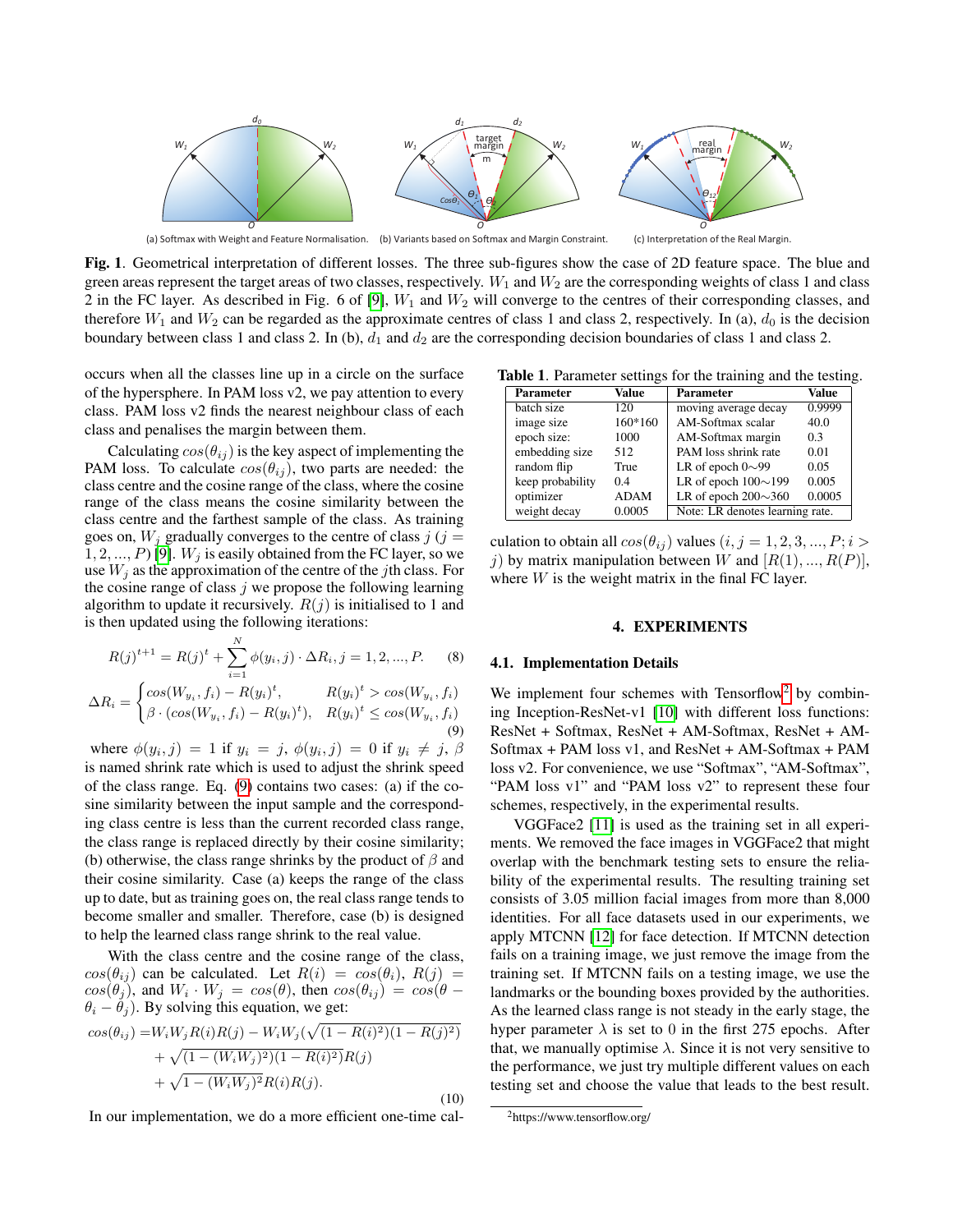<span id="page-3-1"></span>

| Methods                     | Images | <b>LFW</b> | <b>YTF</b> |
|-----------------------------|--------|------------|------------|
| ICCV17' Range Loss [13]     | 1.5M   | 99.52      | 93.7       |
| CVPR17' Marginal Loss [14]  | 4M     | 99.48      | 96.0       |
| CVPR15' DeepID2+[15]        |        | 99.47      | 93.2       |
| CVPR14' Deep Face [16]      | 4M     | 97.35      | 91.4       |
| CVPR15' Fusion [17]         | 500M   | 98.37      |            |
| <b>ICCV15' FaceNet [18]</b> | 200M   | 99.63      | 95.1       |
| ECCV16' Centre Loss [19]    | 0.7M   | 99.28      | 94.9       |
| NIPS16' Multibatch [20]     | 2.6M   | 98.20      |            |
| ECCV16' Aug $[21]$          | 0.5M   | 98.06      |            |
| ICML16' L-Softmax [1]       | 0.5M   | 98.71      |            |
| CVPR17' A-Softmax [2]       | 0.5M   | 99.42      | 95.0       |
| Softmax                     | 3.05M  | 99.50      | 95.22      |
| AM-Softmax                  | 3.05M  | 99.57      | 95.62      |
| PAM loss v1                 | 3.05M  | 99.63      | 96.14      |
| PAM loss v2                 | 3.05M  | 99.62      | 96.00      |

Table 2. Verification accuracy of state-of-the-art methods on LFW and YTF datasets.

The detailed parameter settings for the training and the testing are shown in Table [1.](#page-2-3)

### 4.2. Results on LFW and YTF

We have compared the proposed PAM loss with the state-of-the-art methods<sup>[3](#page-3-0)</sup> on two benchmark datasets  $-$  LFW [\[5\]](#page-4-4) and YTF [\[6\]](#page-4-5). In our experiments we follow the standard experimental protocol of "unrestricted with labelled outside data" [\[22\]](#page-4-21). Table [2](#page-3-1) shows the results of the proposed methods and the state-of-the-art methods on LFW and YTF datasets, from which we can observe the following. On LFW, both versions of PAM loss outperform the related methods: Softmax, L-Softmax, A-Softmax and AM-Softmax. FaceNet has the same accuracy as the proposed PAM loss v1. However, FaceNet [\[18\]](#page-4-17) uses 200 million images for training whilst the PAM loss only uses 3.05 million images for training. Compared with the other state-of-the-art methods, PAM loss has the highest verification accuracy. On YTF dataset, PAM loss v1 has an accuracy of 96.14%, which is higher than all the other methods. PAM loss v2 is similar on accuracy to Marginal loss, but Marginal loss uses a larger training set and has poorer performance on LFW. The results on LFW and YTF datasets demonstrate the effectiveness and the state-ofthe-art performance of the proposed methods.

### 4.3. MegaFace Challenge 1 on FaceScrub

In this section, experiments are conducted on the MegaFace dataset [\[7\]](#page-4-6) and the FaceScrub dataset [\[8\]](#page-4-7). We follow the experimental protocol of MegaFace Challenge 1, where MegaFace is set as the distractor set and FaceScrub is set as the testing set. The evaluation code [\[7\]](#page-4-6) is provided by the Fig. 2. The CMC curves of different methods with 1 million distractors on MegaFace Set 1.

<span id="page-3-2"></span>

<span id="page-3-3"></span>Fig. 3. The ROC curves of different methods with 1 million distractors on MegaFace Set 1.



MegaFace team. More details about the experimental protocol can be found in [\[7\]](#page-4-6). Fig. [2](#page-3-2) and Fig. [3](#page-3-3) show the CMC curves and the ROC curves with 1 million distractors on MegaFace Set 1, respectively. The results of the benchmark methods (including Barebones FR, SIAT MMLAB, Vocord and Faceall) are generated from the features provided by the MegaFace team<sup>[4](#page-3-4)</sup>. It can be seen from Fig. [2](#page-3-2) and Fig. [3](#page-3-3) that PAM loss v1 and PAM loss v2 have better identification and verification performance than Softmax, AM-Softmax, and the other benchmark methods. PAM loss v2 outperforms PAM loss v1 in both figures, which indicates that PAM loss v2 has stronger ability in the case of 1 million distractors. The results on the MegaFace and the FaceScrub datasets confirm the effectiveness of the proposed methods.

### 5. CONCLUSION

In this paper, we have proposed the PAM loss, which gives 'margin' a meaning that represents the real margin between the different classes in the training set. To implement PAM loss, we also propose a learning algorithm to obtain the range of each class. Extensive experiments are conducted on LFW [\[5\]](#page-4-4), YTF [\[6\]](#page-4-5), MegaFace [\[7\]](#page-4-6) and FaceScrub [\[8\]](#page-4-7) datasets. Results demonstrate the effectiveness of the proposed methods and confirm the state-of-the-art performance of PAM loss.

<span id="page-3-0"></span><sup>3</sup>ArcFace [\[4\]](#page-4-3) is not included in Table [2](#page-3-1) as it hasn't been formally published, which means it hasn't passed the peer review. Additionally, after reviewing the [comments](https://github.com/deepinsight/insightface/issues?q=reproduce+sort%3Acomments-desc) on the [public codes](https://github.com/deepinsight/insightface) of Arcface, we found that its experimental methods and the results were still controversial.

<span id="page-3-4"></span><sup>&</sup>lt;sup>4</sup>The download link of features provided by MegaFace team: <http://megaface.cs.washington.edu/participate/challenge.html>